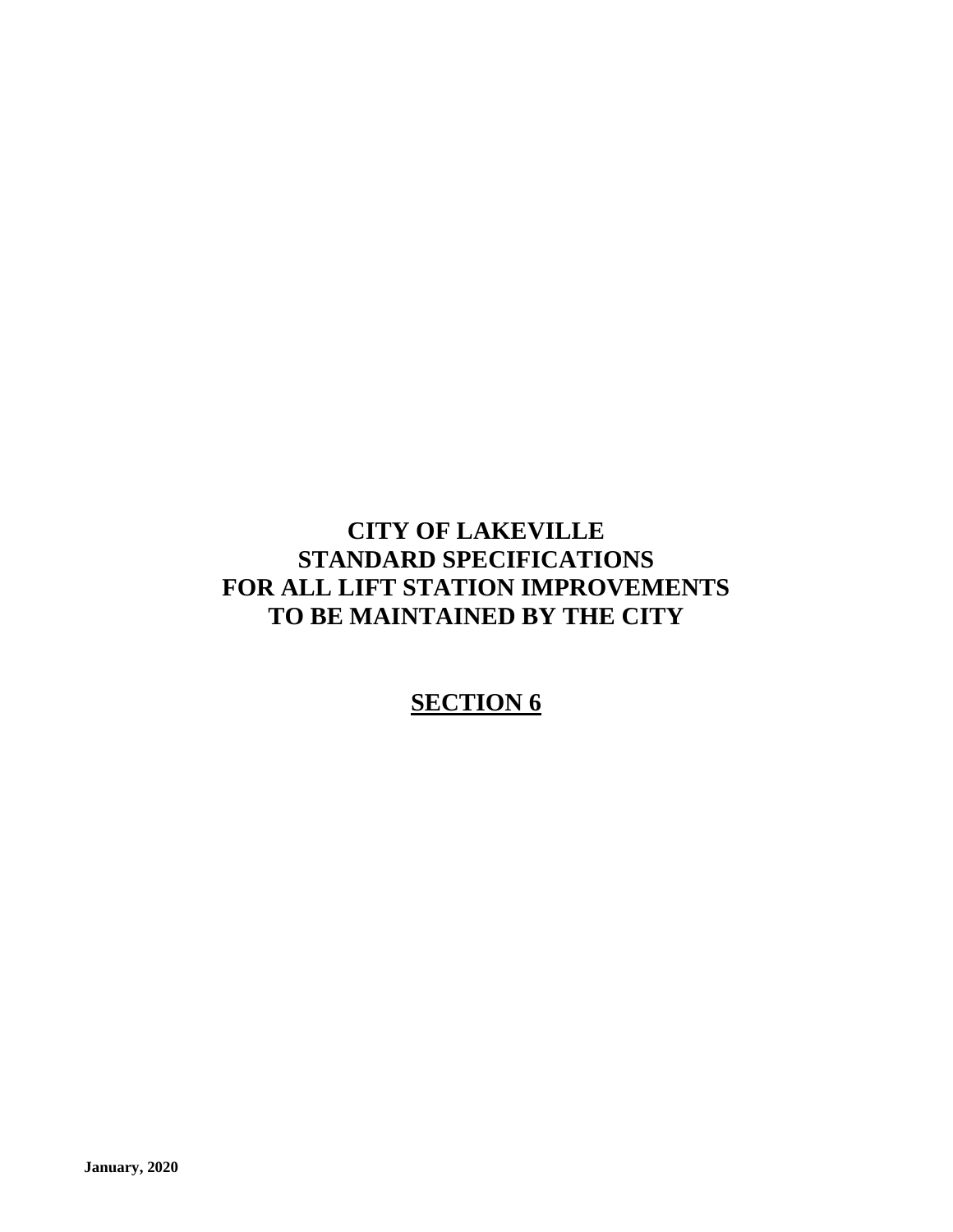# **UNDERGROUND CONSTRUCTION INDEX**

- 1.00 GENERAL
- 2.00 LIFT STATION TYPES
- 3.00 LIFT STATION DESIGN AND CONSTRUCTION
- 4.00 ELECTRICAL SERVICE OPTIONS
- 5.00 LIFT STATION WARRANTY
- 6.00 CONSTRUCTION AND CONSTRUCTION DOCUMENTATION
- 7.00 START-UP AND TESTING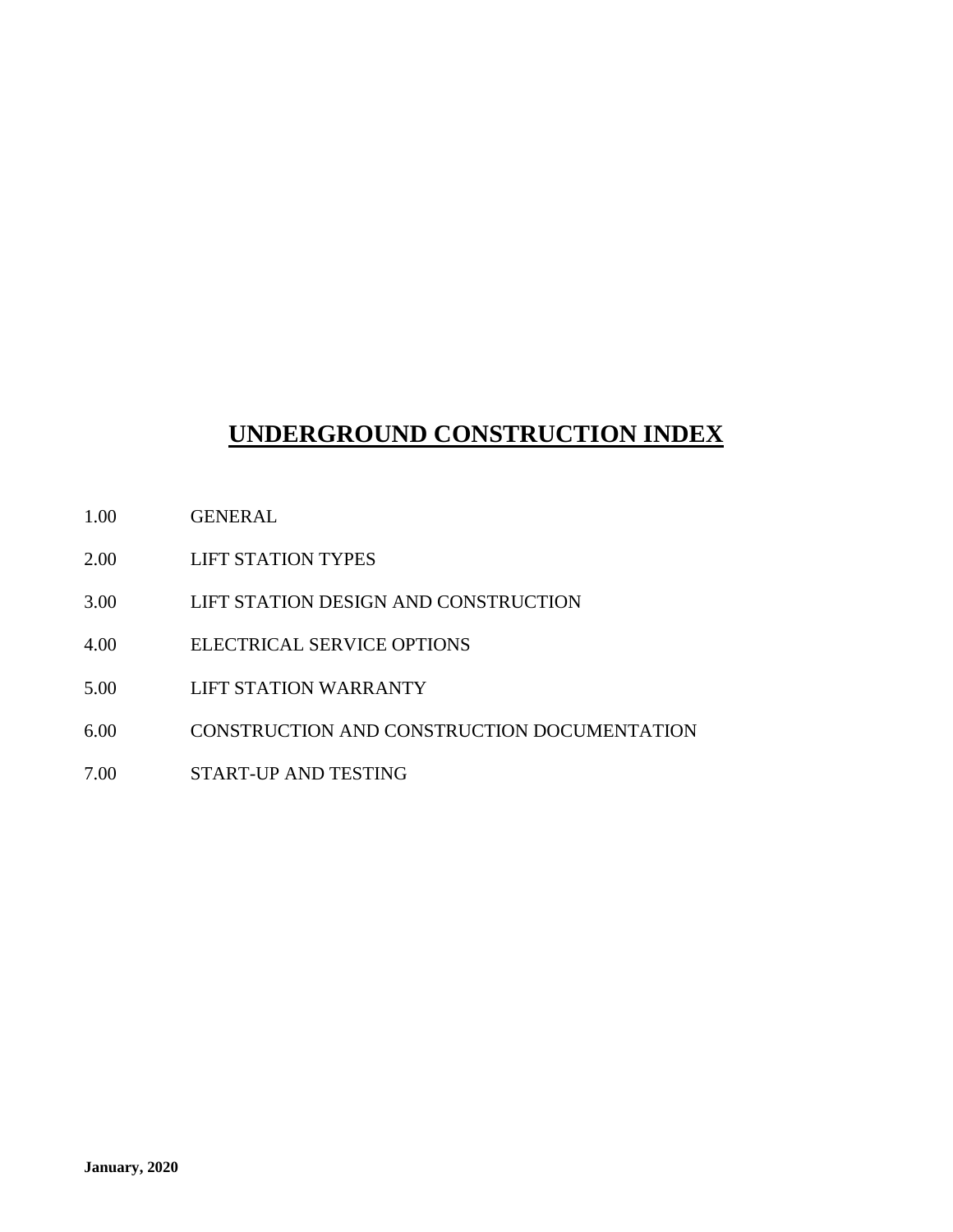### **CITY OF LAKEVILLE STANDARD SPECIFICATIONS FOR UNDERGROUND CONSTRUCTION**

1.00 GENERAL: To provide for standardization of all sanitary lift stations in the City, the City of Lakeville, Minnesota, has adopted the following general standards for the rehabilitation of existing sanitary lift stations and the design and construction of future sanitary lift stations within the City of Lakeville.

The standardization of lift stations within the City will simplify operation and maintenance of the stations and will reduce the spare parts inventory that will be necessary to keep on hand.

In order to provide uniformity and standardization, the City of Lakeville will obtain the following items for inclusion in the construction of new, and rehabilitation of existing, lift stations:

Pumps Pump Discharge Elbows CAS (Control and Status) Monitoring Unit (Pump Safe Modules) Pump Control Panel including SCADA Equipment

2.00 LIFT STATION TYPES: The City has defined different levels of sophistication that may be required for any one lift station installation. Depending on the size of the lift station, a separate valve manhole may or may not be required and permanent standby power may or may not be required. The City of Lakeville shall determine the level of sophistication required for existing and proposed lift stations within the city.

Lift stations with pumps and discharge piping large enough to pass a three inch solid shall be provided with non-clog submersible pumps (non-grinder). Lift stations with pumps and discharge piping that cannot pass a three inch solid shall be provided with grinder pumps.

## 3.00 LIFT STATION DESIGN AND CONSTRUCTION:

3.01 General: Each lift station will be provided with two or three pumps at the City's discretion, a pump control panel, submersible level transducer, a backup controller, back-up floats, and SCADA equipment within the control panel. The control panel shall be located next to the lift station a minimum of 4' from the wet well and protected by bollards.

New, non-grinder lift stations with discharge piping larger than three inches in diameter shall be required to have a separate valve manhole. Existing non-grinder lift stations currently without separate valve manholes will be upgraded with separate valve manholes where site and flow conditions permit. The minimum wet well and valve manhole size for non-grinder lift stations will be 72" in diameter.

Small grinder lift stations will not require a separate valve manhole structure. The minimum wet well size for grinder lift stations will be 60" in diameter.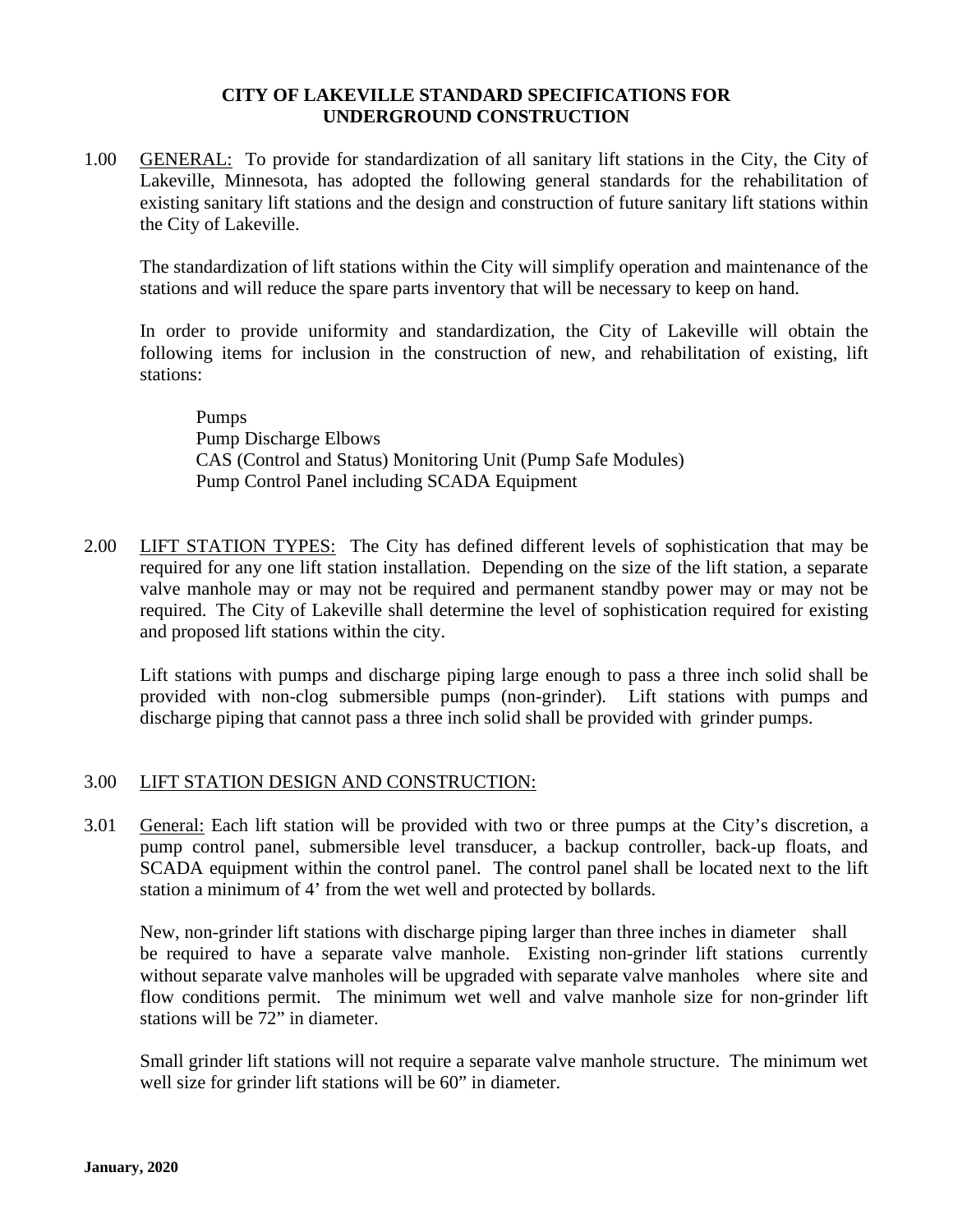Permanent standby power may or may not be required at the lift station site. Standby power requirements will be based upon the service area of the lift station and emergency response times as well as the availability of the City's existing portable standby power. Standby power requirements shall be at the sole discretion of the City of Lakeville for each lift station.

A vent pipe shall be provided for each lift station either cast integral with the slab or located off to the side of the station depending upon specific site conditions. Vent pipe location will be at the City's sole discretion.

A concrete slab shall be provided for the lift station control panel and around the lift station. A concrete driveway shall be provided as the site permits. Control panel access shall be protected by bollards. Additional landscaping measures may be necessary, final site improvements shall be at the discretion of the City.

Drawings have been provided in Appendix A to detail the general lift station requirements. Sheet No. 1 and 2 are for larger non-grinder pump lift stations. Sheet No. 3 is for smaller grinder pump lift stations. Sheet No. 4 provides standard details for both the non-grinder and grinder lift stations. Sheet No. 5 indicates the standard control panel layout. Sheet No. 6 shows the bill of materials for a typical lift station panel.

### 3.02 Wet Well and Valve Manhole:

A…Materials of Construction: Main structure shall be reinforced precast concrete manhole and/or reinforced concrete. All wet well hardware and fasteners shall be in stainless steel.

B…Buoyancy: Without justification using site specific soils and groundwater information, the wet well, wet well base slab, and wet well cover shall be designed to overcome the buoyant forces on the lift station assuming a ground water elevation at the surface, no soil interaction with the structures, and a minimum safety factor of 1.10 based on the dead loads on the concrete structure, excluding all equipment, hatches, piping, etc.

C… Structure Reinforcement: The concrete structure, including base slab and wet well shall be designed and constructed to overcome the pressure associated with minimum and maximum ground water elevations and a structural safety factor which meets current industry standards. The top slab shall be designed to handle AASHTO HS20 vehicle loads regardless of location. (It is the City's intent to not construct lift stations or valve manholes within roadways.)

D…Hatch: A heavy duty aluminum access hatch shall be cast into the top slab of the lift station and valve manhole. The hatch assembly shall include a recessed padlock locking device, flush stainless steel drop handle which does not protrude above the cover, and an automatic hold open arm or release handle. Hatches shall be equipped with a compression spring assist so that the cover will require no more than 30 pounds of force to open using the lift handle. Hatches shall have a removable "T" handle operated slam lock system with a slam lock plug. A thick coated bitumastic coal-tar epoxy shall be applied to the exterior of the hatch frame that will be in contact with the concrete. The hatches shall be sized to allow removal of the pumps and valves.

The hatch or hatches shall provide a clear opening for easy removal of pump(s) and all equipment, valves, and piping to be located in the wet well or valve manhole. A minimum of 2 inches of clearance will be provided between the sides of the pumps and the hatch and a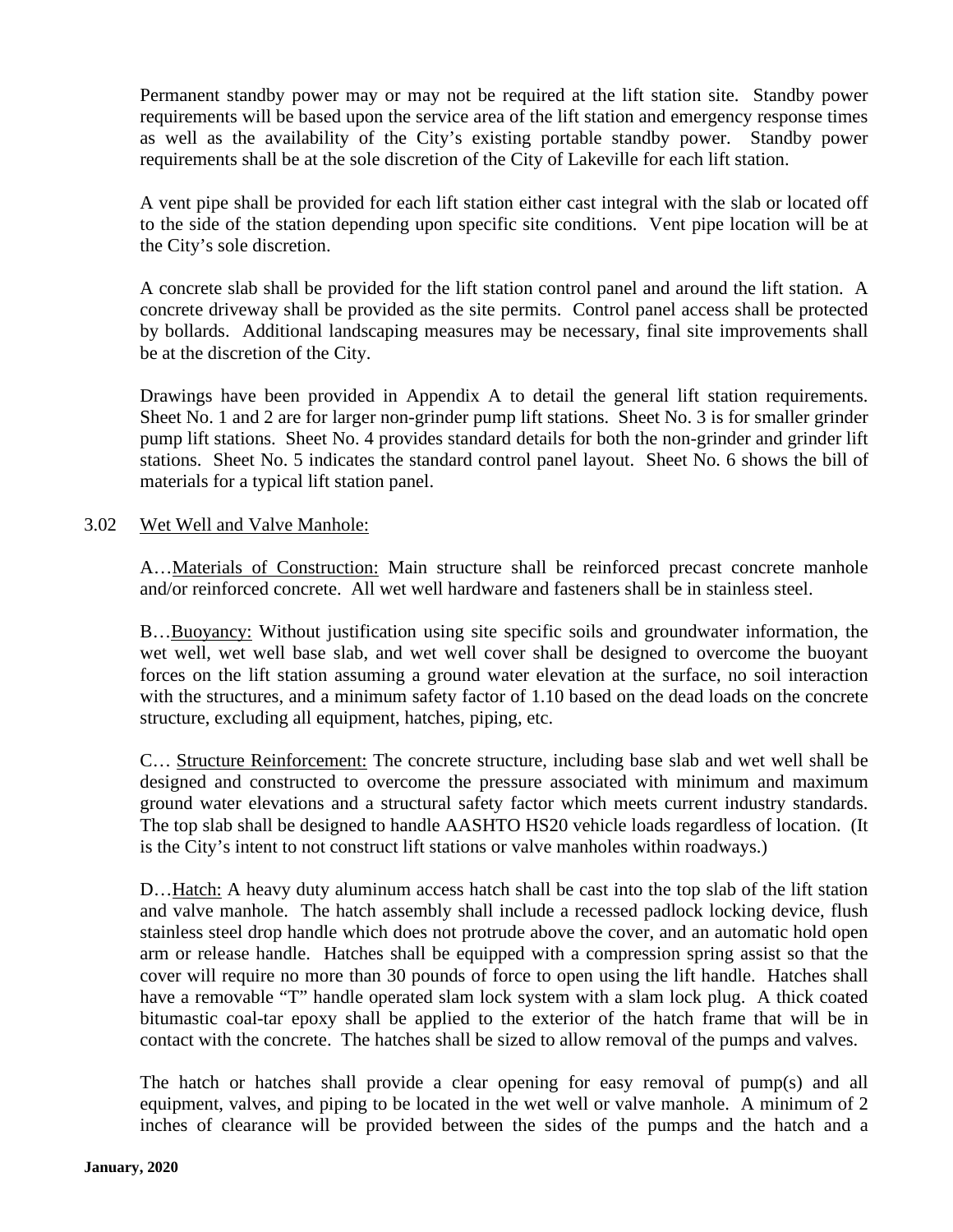minimum of 6 inches clearance will be provided between the front of the pump (side of pump away from guide rails) and the hatch, assuming the pumps are brought straight up through the hatch following the guide rails which are set to meet manufacturer's standards. Hatches in nontraffic areas shall withstand 300 lbs./sq ft loads, at a minimum. Hatches in traffic areas shall withstand AASHTO HS20 loads, at a minimum. (The City of Lakeville shall make a case-bycase determination of minimum needs. It is the City's intent to not construct lift stations or valve manholes within roadways.) A "master" lock shall be provided for each hasp on the access hatches keyed to City of Lakeville specifications.

Each hatch shall be provided with safety grating.

E…Wet Well Size and Dimensions: The wet well dimensions and size shall follow the recommendations of the most recent standards of the Hydraulics Institute. The minimum sizes for grinder and non-grinder lift stations are indicated above.

Wet well sizing shall maintain pump cycling at or below 10 starts per hour.

The lower portion of the wet well shall be sloped to reduce solids residence times within the station to reduce the potential for odors.

The high water alarm elevation shall be at least 6 inches below the invert of the deepest influent pipe.

The low water alarm shall be above the pump manufacturer's minimum operating water level, and above the top of the submersible pump and motor unit.

Pump and wet well settings, including high water and low water alarms and pump on and off settings, shall be separated by at least 1 foot of elevations.

Oversize wet well to accommodate increase in flows should increases be likely. Avoid odor production using sloped fillets and adjustable on/off elevation settings.

Single pump installations are not acceptable.

Provide a separate valve manhole for a 3 inch diameter and larger discharge piping.

Wet well dimensions shall promote the use of standard pump sizes wherever possible. Consult the City for a list of standard pump sizes.

F…Valve Manhole Size and Dimensions: Provide a minimum of 9 inches of clear space between the valve manhole structure and flanged or otherwise bolted fittings for ease of construction and repair.

Provide adequate space for maintenance personnel to enter the valve vault to repair or replace piping, valves, etc. The minimum valve manhole size shall be 72" diameter.

The valve manhole shall have a drain to the wet well with an isolation gate valve. The drain piping shall extend to below the low water level in the wet well.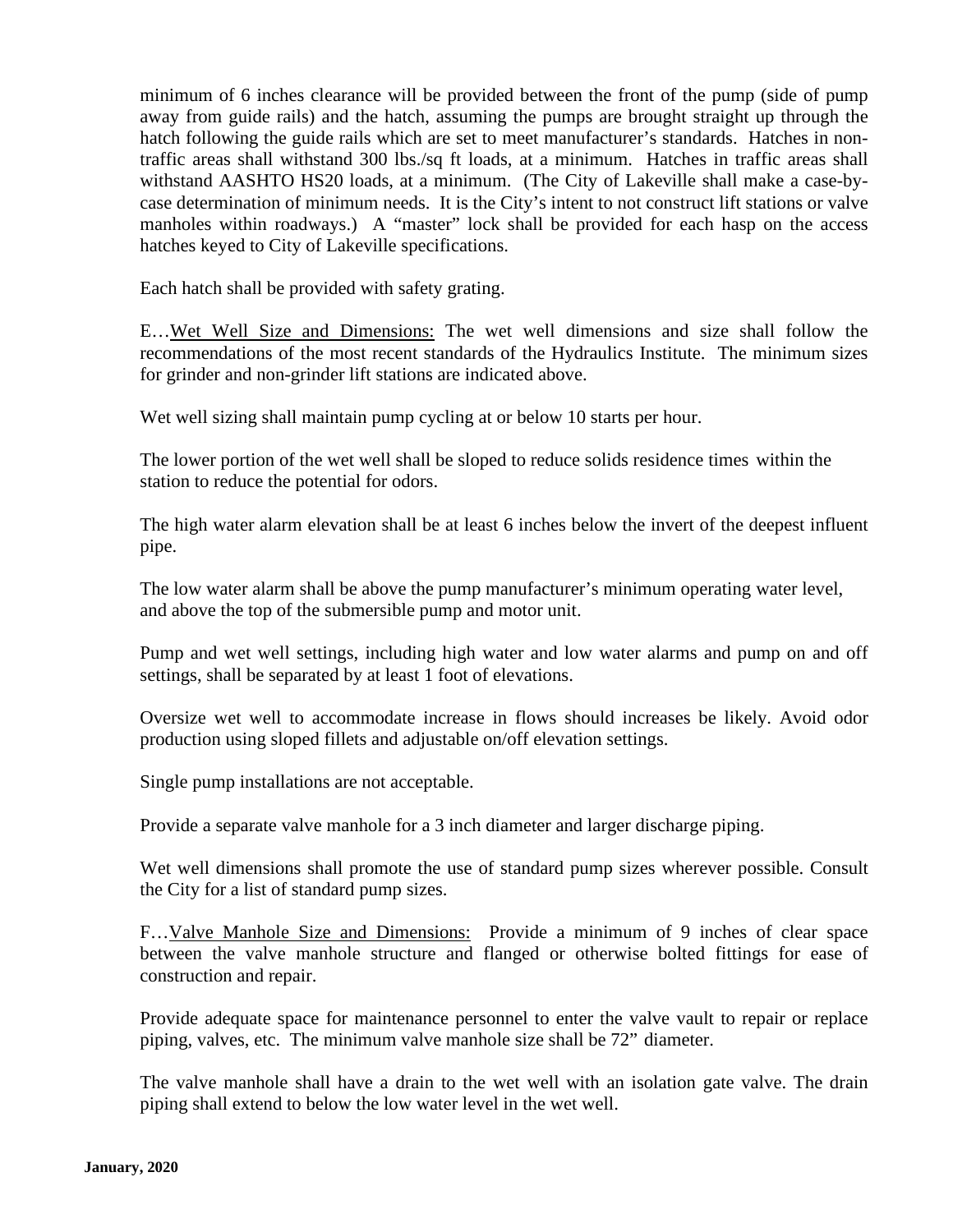See Standard City Detail Plate for additional requirements.

3.03 Discharge Pumping for Non-Grinder Lift Stations:

A…Location: All buried piping shall have a minimum of 7.5 feet of cover. Discharge piping shall be spaced in accordance with pump manufacturer's recommendations.

B…Sizing: Discharge piping velocities shall be above 2.5 feet per second and below 10 feet per second.

Acceptable discharge piping velocities may be lowered based on life cycle costs calculated by the City.

C…Ductile Iron Piping and Fitting Materials: Unless otherwise stated, ductile iron pipe and fitting shall conform to the requirements of ANSI/AWWA C151/A21.51 for 150 pound working pressure with flange or mechanical joints. Flange joints shall conform to ANSI/AWWA C115/A21.15, drilled in accordance with ANSI B16.1 Class 125. The weight, class, or nominal thickness shall be shown on each pipe. All buried ductile iron pipe within 20 feet of lift station and valve manhole structure shall be a minimum of Class 52.

Mechanical joint fittings shall conform to AWWA C110/ANSI A21.10 rated at 250 psi, or AWWA C153/ANSI A21.53 rated at 350 psi. Rubber gaskets shall conform to AWWA C111.

All ductile iron pipe and fittings shall be lined with cement mortar in accordance with ANSI/AWWA C104/A21.4 unless otherwise noted.

D…Special Fittings: Flanged coupling adaptors shall be Dresser Style 227, Smith Blair 912, or equal.

E…Check Valves: Maintenance-free, swing check valves four (4) inches and larger shall meet the material requirements of AWWA C508.

Check valves shall be as manufactured by Val-matic, Clow Valve, Golden Anderson, or approved equal.

F…Gate Valves: Gate valves three inches and larger shall be resilient seated gate valves conforming to AWWA C515. Allowances shall be made for material thickness associated with ductile iron valves.

### 3.04 Discharge Pumping for Grinder Lift Stations:

A…Location: All buried piping shall have a minimum of 7.5 feet of cover. Discharge piping shall be spaced in accordance with pump manufacturer's recommendations.

B…Sizing: Discharge piping velocities shall be above 2.5 feet per second and below 10 feet per second.

Acceptable discharge piping velocities may be lowered based on life cycle costs calculated by the City.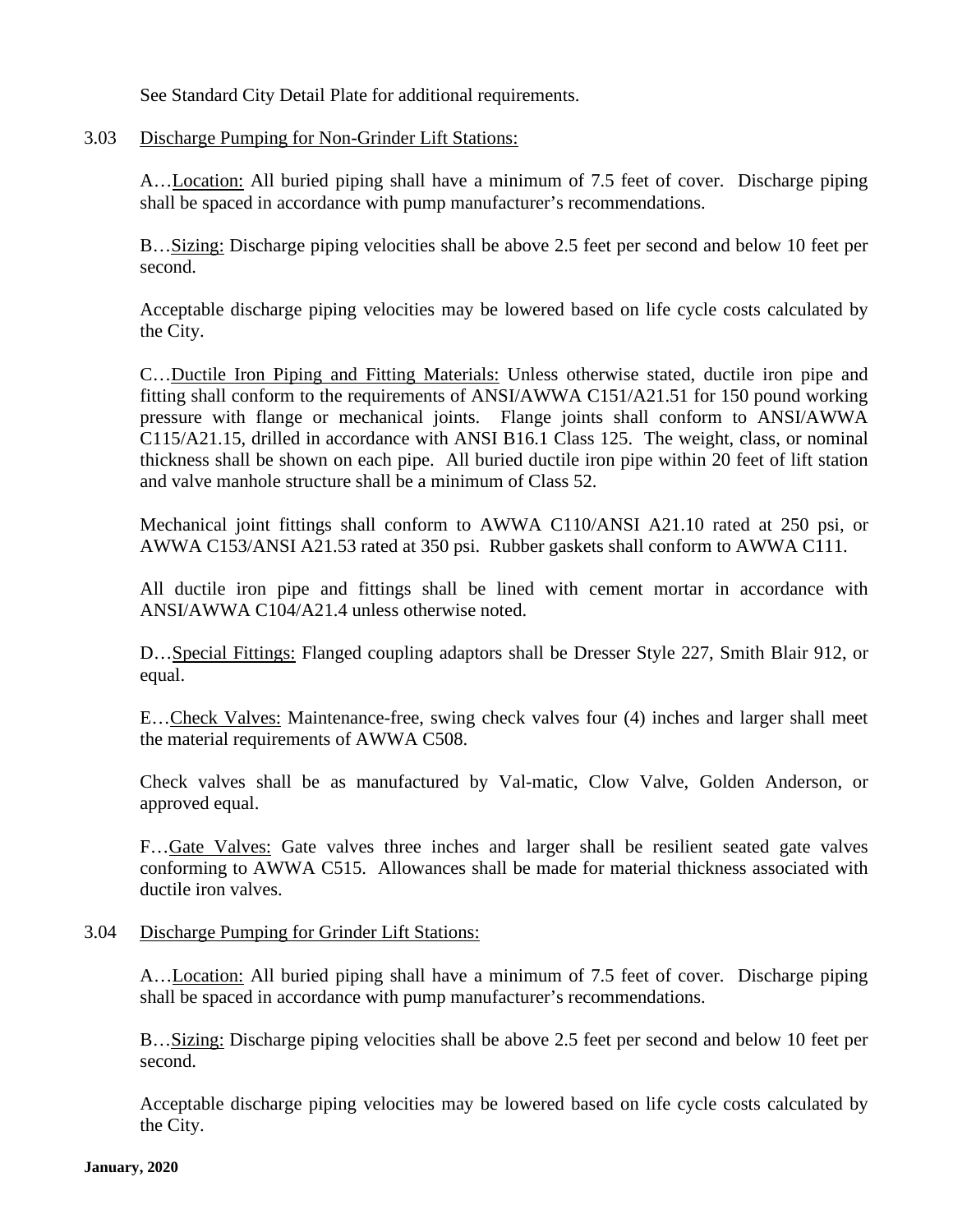C…PVC Piping and Fitting Materials: Piping and fittings shall be manufactured from a PVC compound which meets the requirements of Type 1, Grade 1 PVC in accordance with ASTM D1784. Pipe, fittings, and valves shall be Schedule 80. Fittings shall conform to the requirements of ASTM D2467 for socket type, and ASTM D2464 for threaded type. All socket type connections shall be joined with PVC solvent cement conforming to ASTM D2564. Pipe, fittings, and valves shall be installed in compliance with manufacturer's recommendations.

D…Stainless Steel Piping and Fitting Materials: Stainless steel piping shall be Schedule 40, threaded. Fittings shall be Class 150, threaded.

E…Ball Check Valves: Valves (3 inches and smaller) shall be true union type stainless steel ball check valves.

F…Swing Check Valves: Small diameter swing check valves (2 inch diameter and less) shall be stainless steel Class 200 swing disc type. Valves shall have integral seat and screwed cap with union type fittings.

G…Metal Ball Valves: Valves two inches and smaller shall be three piece construction allowing for maintenance without removing the valve from the pipeline. Valve body and pipe ends shall be brass or stainless steel. Pipe ends shall be NPT screwed and bolted through the valve body. Valve ball and stem shall be Type 316 stainless steel. Seats shall be TFE glass reinforced. Seals shall be Buna-N or PTFE.

H…PVC Ball Valves: PVC ball valves shall be true union type. Valves shall be provided with PTFE ball seats, double Viton or E.T. stem seals, and blow-out proof stem.

I…Operator Extension: Provide a stainless steel operator extension with a lever handle for ball valves. Extensions shall extend to just below the lift station hatch.

## 3.05 Pumps and Lift Station Appurtenances:

A…Pump Type: Install KSB or equal submersible, non-clog sewage pumps and discharge elbows capable of passing a three-inch diameter solid sphere. IMPORTANT: Non-clog pump type only!

If properly sized pumps and piping cannot pass a three-inch diameter solid sphere, install KSB or equal submersible grinder pumps and discharge elbows.

B…Non-grinder Pump Warranty: The pump manufacturer shall warrant the total non-grinder submersible pumping package for 60 months from the date of shipment, on a pro-rated basis per Exhibit A, Sheet 6. The total pumping package includes all pump components, including bearings, power cables, etc. The major wear parts such as mechanical seals, impeller, pump housing, wear rings, and ball bearings, are pro-rated on a linear basis over a full five (5) years following the time period stipulated previously in this paragraph.

C…Grinder Pump Warranty: The pump manufacturer shall warrant the total grinder submersible pumping package for twelve (12) months from the date of shipment, or for twelve (12) months from the date of written acceptance by the City of Lakeville, based on whichever date is later.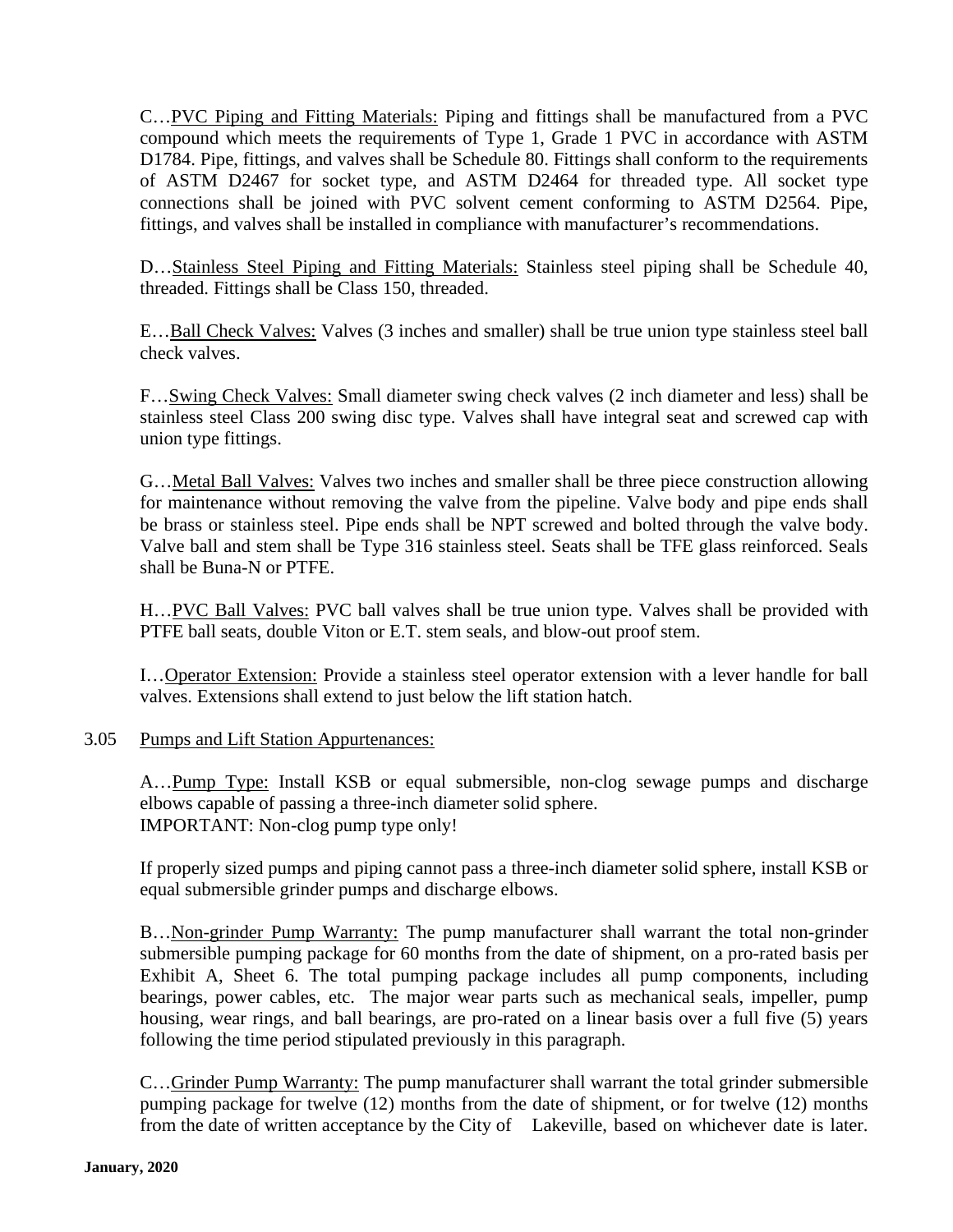This total pumping package warranty will be a 100% non-pro-rated warranty. The total pumping package includes all pump components, including bearings, power cables, etc.

D…Pumps and Motors: Pumps shall be centrifugal, non-clog, solids handling, and submersible, explosion-proof wastewater type pumps capable of handling raw unscreened wastewater. The entire pumping unit shall be explosion proof. The pump casing shall have a centerline discharge equipped with an automatic pipe coupling arrangement for ease of installation and piping alignment. The pumps shall automatically connect to the discharge piping when lowered into position. Sealing of the pump to the discharge piping (discharge elbow) shall incorporate a watertight seal utilizing a profile gasket between machined surfaces. The pumps shall be equipped with stainless steel chains long enough and strong enough to raise the pump for removal and inspection. The pumps shall be easily removable by one operator with a portable hoist for inspection or service, requiring no bolts, nuts, or other fasteners to be removed for this purpose, and no need for personnel to enter the wet well. No portion of the pump shall bear directly on the sump floor.

The pump volute, motor, and seal housing shall be high quality grey cast iron, ASTM A-48, Class 35B. All external mating surfaces shall be machined and Buna N Rubber O-ring sealed. All fasteners exposed to the water shall be 304 stainless steel.

The pump impellers shall be single vane or vortex single shrouded (grinder pumps) non-clog type. The impeller shall be dynamically balanced. The impeller shall be A 48 Class 35B cast iron.

A wear ring system shall be installed to provide efficient sealing between the volute and impeller. Replaceable metal wear rings shall have a Brinell hardness of 200 or more.

The pump shafts shall be AISI Type 431 stainless steel. Pump shaft and motor shaft shall be the same unit. Couplings will not be allowed.

The pump bearings shall have a B10 bearing life of a minimum of 50,000 hours.

The pump shall be provided with an oil chamber for the shaft sealing system. The drain and inspection plug, with positive anti-leak seal, shall be easily accessible from the outside.

The pump shall have an electrode probe mounted in the seal chamber. The probe shall be connected via a submersible cable to the motor control center to alarm a seal failure when liquid is sensed, including a light in the control panel to notify the operator of a problem.

The pump shall have two mechanical seals mounted in tandem. Each seal shall be held in contact with its own spring. The upper tandem set of seals shall operate in an oil chamber located below the stator housing. This set shall contain silicon or tungsten-carbide rings (for non-grinder pumps) or carbon-ceramic rings (for grinder pumps). This set of seals shall function as an independent secondary barrier between the pumped liquid and the stator housing. The lower of the tandem set of seals shall function as the primary barrier between the pumped liquid and the stator housing. This set of seals shall contain one stationary and one positively driven rotating, corrosion resistant silicon or tungsten carbide ring (both for non-grinder and grinder pumps).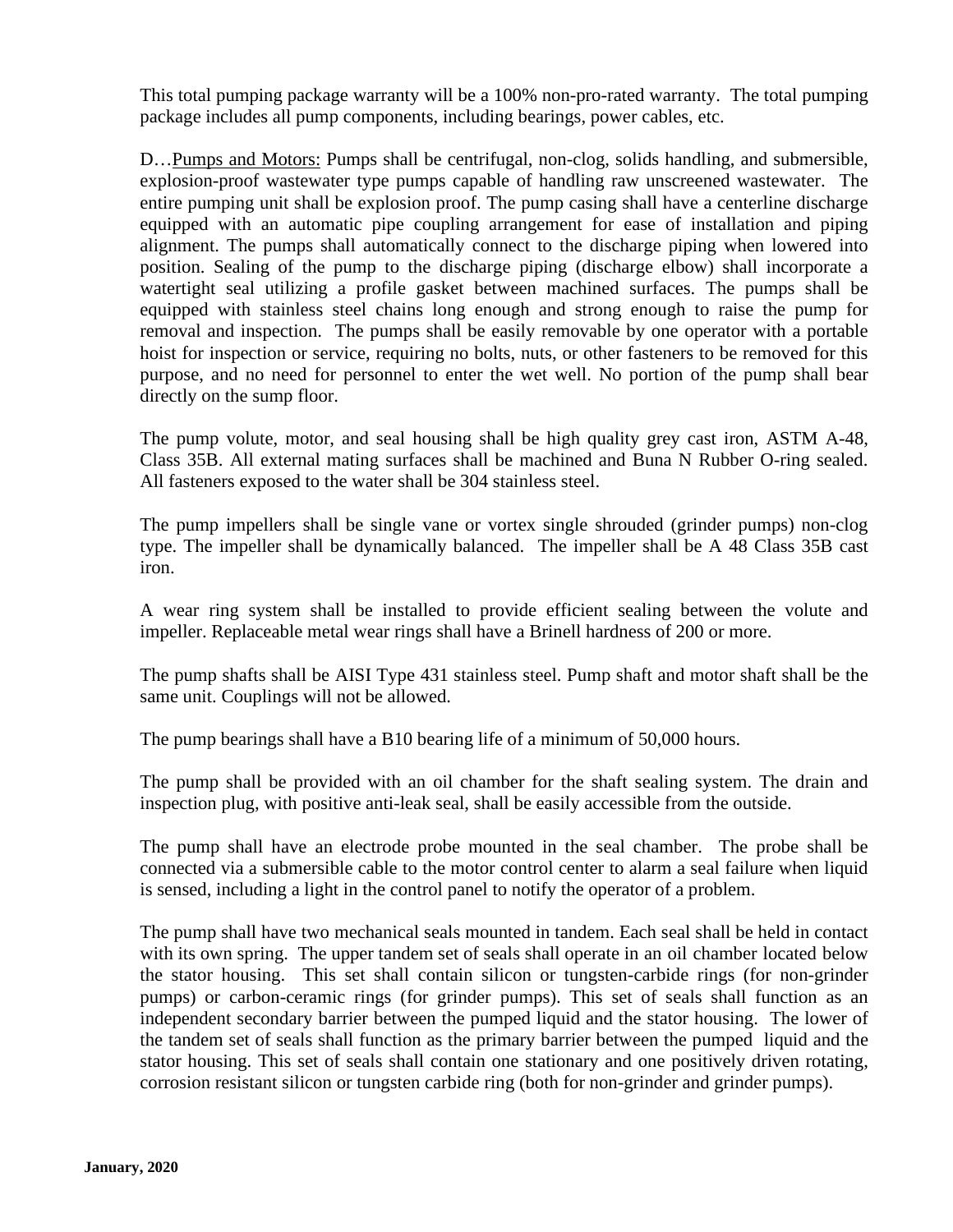The motor stator, rotor, and bearings shall be mounted in a sealed submersible housing. The stator windings shall have a Class H or better insulation. Motors shall be equipped with thermal overload protection capable of resetting automatically after cool-down. The motors shall also be equipped with a seal leak detection warning system that will be connected to the motor control center to alarm a seal failure when liquid is sensed, including a light in the control panel to notify the operator of a problem.

The pump and motor shall be designed so that they may operate partially or totally submerged in water. The pump and motor shall be rated for continuous duty.

Motors shall be sized so they are not loaded above full-load rating at any point on the impeller operating curve. Operation in the motor "service factor" range is not acceptable.

Minimum motor efficiency shall be designated by the City.

Motors shall be suitable for City-determined voltages, phases, and hertz of operating power at a City-specified maximum rpm.

Protect all pumping equipment metal surfaces in contact with pumpage, other than stainless steel or brass, with a factory-applied spray coating of acrylic dispersion zinc phosphate primer with a polyester resin paint finish.

The power cable shall be sized according to NEC and ICEA standards and shall be of sufficient length to reach the control panel without any need for splices. The use of junction boxes will require special consideration and written authorization from the City of Lakeville. The outer jacket of the cable shall be oil resistant chloroprene rubber. The motor and cable shall be capable of continuous submergence underwater without the loss of watertight integrity to a depth of 65 feet.

E…Guide Rails: Lift stations shall be equipped with dual stainless steel guide rails to guide the pump into proper alignment with the discharge elbow. The guide rails shall extend from the discharge elbow to the upper guide holder on the access door.

Guide rails shall be full length single piece construction between supports. Field welded guide rails shall not be acceptable.

Guide rail supports shall be stainless steel.

The guide rail diameter and guide rail bracing spacing shall be as recommended by the pump manufacturer. Intermediate guide rail braces shall be stainless steel.

F...Cable Holders: Four stainless steel "J" hooks shall be provided for holding pump and control cables. "J" hooks shall be fastened at hatch opening, confirm mounting locations with City during construction.

G…Pump Lifting Chains: Provide one 316 stainless steel lifting chain for each pump. Lifting chain shall be strong enough and long enough to raise pump for removal and inspection.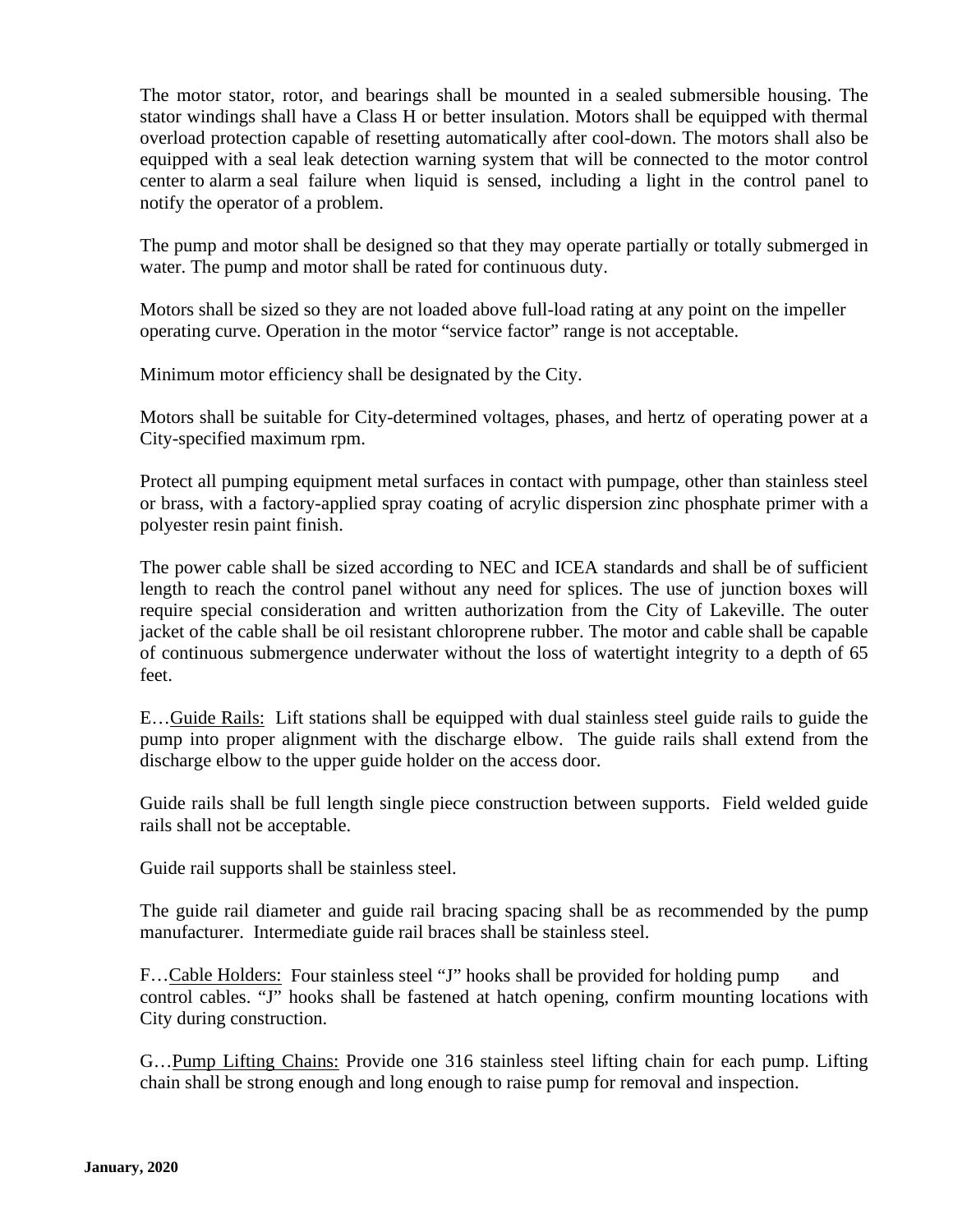H…Anchor Bolts: All bolts, washers, and nuts shall be AISI Type 304 stainless steel. Anchor bolts shall be adhesive anchor bolts.

#### 3.06 Force Main and Buried Piping:

A…General: All buried piping shall have a minimum of 7.5 feet of cover. Force main piping velocities shall be above 2.5 feet per second and below 10 feet per second. Acceptable discharge velocities may be lowered based upon life cycle costs calculated by the City.

Provide all crosses, tees, bends, caps, and other thrust points in the piping system with suitable means of overcoming thrust. All joints for pipe sizes greater than 10 inches in diameter shall be restrained.

Force main piping shall be PVC as specified below. Force main 3 inches or smaller shall be PVC as specified below. High points or severe changes of grade in the force main shall contain sewage air release, air/vacuum, or combination air valves. Low points shall contain cleanout wyes for cleaning in both directions. Air release and cleanouts shall be housed in precast concrete manhole structures minimum 4 foot in diameter. Precast manhole structure shall be sized adequately for servicing valves and cleanouts and the force main size.

Force main piping material, air release valve, cleanout locations, and structure sizing shall be at the discretion of and subject to approval by the City.

B... PVC Pipe: The PVC pipe and fittings furnished shall be of the type as specified below for each particular use or type of installation.

Force Main Piping (less than 4-inches in diameter): Pipe, fittings, and valves shall be manufactured from a PVC compound which meets the requirements of Type I, Grade I PVC in accordance with ASTM D1784. Compound from which pipe is produced shall have a design stress rating of 2,000 psi at 23 $\degree$  C, listed by PPI.

Pipe, fittings, and valves shall be Schedule 80. Pipe, fittings, and valves shall be installed in compliance with manufacturer's recommendations and in accordance with ASTM D2274.

PVC Force Main Piping  $(4 - 12)$  inches in diameter): PVC pressure pipe in sizes  $4 - 12$  inches in diameter shall conform to all applicable requirements of ANSI/AWWA C900 or C909.

The pipe shall meet cast iron pipe equivalent outside diameters and shall be minimum Class 150 (DR18) or Class 200 (DR14) pipe as indicated on the drawings, and shall meet the requirements of Table 2 of AWWA C900 or C909 as applicable.

The manufacturer of each shipment of pipe may be required to supply a statement certifying that each lot or load of pipe has been subjected to the appropriate testing for PVC pipe meeting the requirements of AWWA C900 or C909, as applicable.

Fittings shall be mechanical joint ductile iron fitting meeting the requirements of AWWA C110/ANSI A21.10 or AWWA C153/ANSI 21.53 rated at 350 psi. Gaskets shall conform to the requirements of AWWA C111 and the cement lining shall conform to the requirements of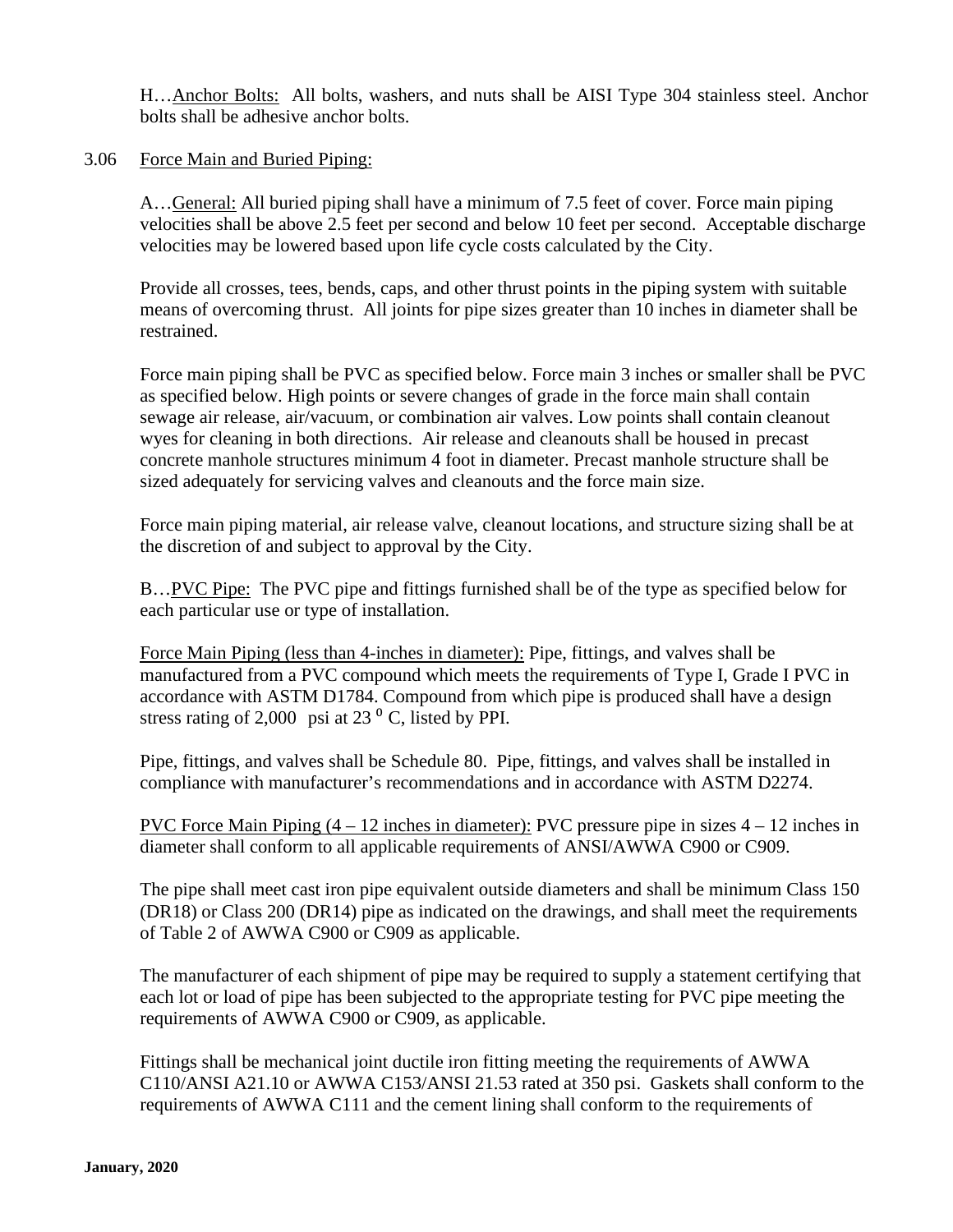AWWA C104. Fittings shall be wrapped in polyethylene encasement material as specified later in this section.

All joints shall be integral, bell and spigot gasketed joints, or plain end with rubber ring couplings. When the spigot end is to be inserted into a mechanical joint fitting, the beveled end of the pipe shall be removed prior to insertion. Gaskets and lubricant shall be made from materials that are compatible with the plastic material and with each other when used together. Gaskets shall meet the requirements of ASTM F477.

Joint restraint systems shall be suitable for PVC pipe. For push on joints EBBA Iron, Inc. Series 1500 Bell Restraint Harness, or equal shall be used. At mechanical joint fittings EBAA Iron, Inc. Megalug Series 2000PV Retainer Gland shall be used. Joint restraint systems shall be rated for at a minimum the design pressure of the pipe with a 2-to-1 safety factor.

Provide a tracer wire with all non-metallic force main piping. Tracer wire shall be a No. 10 AWG insulated copper wire laid along the top of the pipe and held in place with tape or ties. The tape or ties shall not be spaced more than 10 feet apart. A splice kit shall be provided with split bolt for 1kV and 5kV and suitable for direct bury and submersible applications at each splice location. Prove a 3/8 inch diameter, 60 inch length steel ground rod uniformly coated with metallically bonded electrolytic copper. Tracer wire for force mains shall be terminated within the inlet valve manhole and discharge manhole structures. Tracer wire shall be appropriately mounted to the manhole structure, and brought up near the top for easy connection for testing.

Pipe, fittings, and valves shall be installed in compliance with manufacturer's recommendations and in accordance with ASTM D2274.

PVC Force Main Piping (14 inches in diameter and greater): PVC pressure pipe in sizes 14 inches in diameter and greater shall conform to all applicable requirements of ANSI/AWWA C905.

The pipe shall meet cast iron pipe equivalent outside diameters and shall be minimum PR 165 (DR25), PR 200 (DR21), or PR 235 (DR18) pipe as indicated on the drawing, and shall meet the requirements of Table 2 of AWWA C905 as applicable.

The manufacturer of each shipment of pipe may be required to supply a statement certifying that each lot or load of pipe has been subjected to the appropriate testing for PVC pipe meeting the requirements of AWWA C905, as applicable.

Fittings shall be mechanical joint ductile iron fittings meeting the requirements of AWWA C110/ANSI A21.10 or AWWA C153/ANSI 21.53 rated at 350 psi. Gaskets shall conform to the requirements of AWWA C111 and the cement lining shall conform to the requirements of AWWA C111 and the cement lining shall conform to the requirements of AWWA C104. Fittings shall be wrapped in polyethylene encasement material as specified later in this section.

All joints shall be integral, bell and spigot gasketed joints, or plain end with rubber ring couplings. When the spigot end is to be inserted into a mechanical joint fitting, the beveled end of the pipe shall be removed prior to insertion.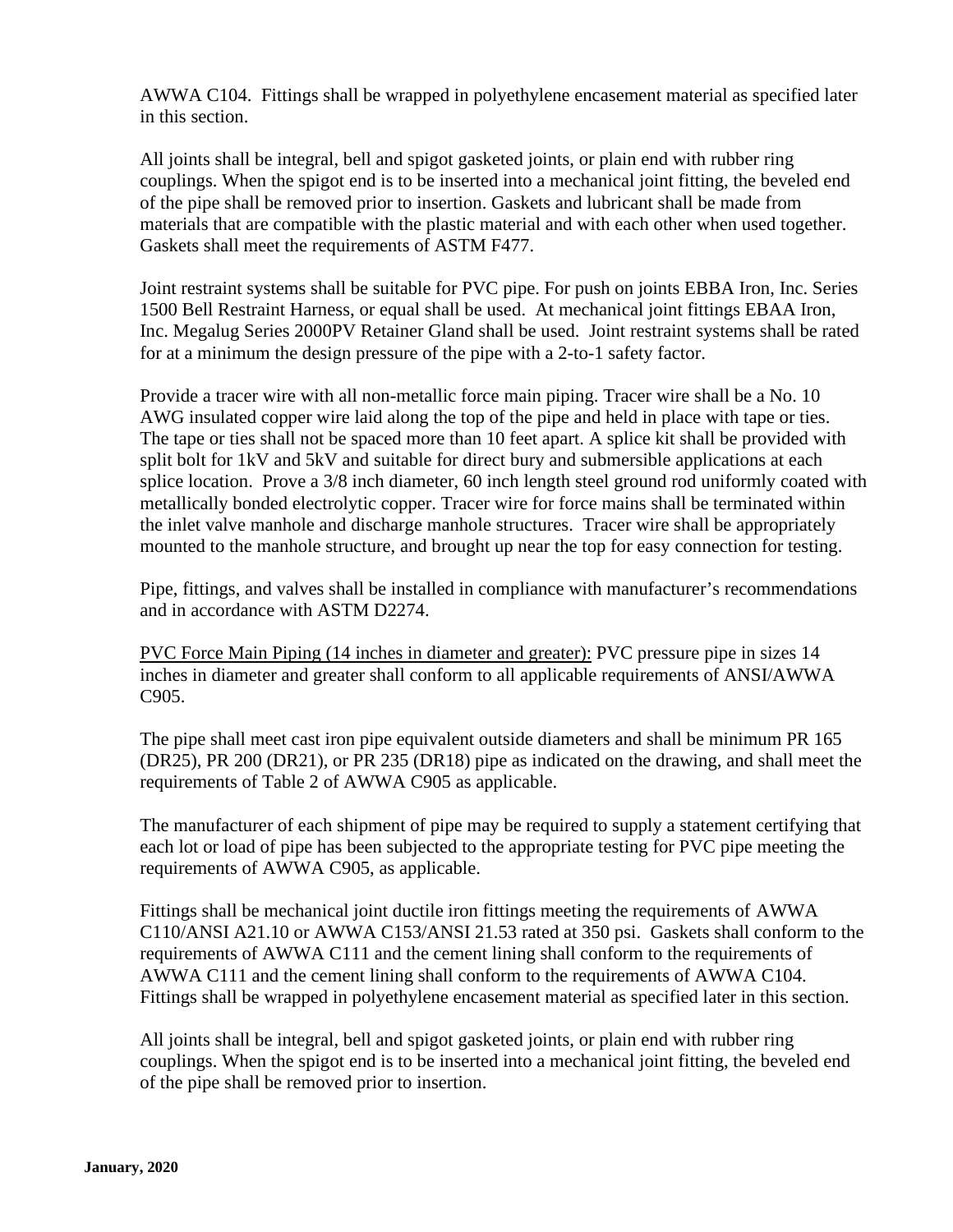Gaskets and lubricants shall be made from materials that are compatible with the plastic material and with each other when used together. Gaskets shall meet the requirements of ASTM F477.

Joint restraint systems shall be suitable for PVC pipe. For push on joints EBBA Iron, Inc. Megalug Series 2800 Bell Restraint Harness, or equal shall be used. At mechanical joint fittings EBAA Iron, Inc. Megalug Series 2200 Retainer Gland shall be used. Joint restraint systems shall be rated for at a minimum the design pressure of the pipe with a 2-to-1 safety factor.

Provide a tracer wire with all non-metallic force main and water main piping. Tracer wire shall be a No. 10 AWG insulated copper wire laid along the top of the pipe and held in place with tape or ties. The tape or ties shall not be spaced more than 10 feet apart. A splice kit shall be provided with split bolt for 1kV and 5kV and suitable for direct bury and submersible applications at each splice location. Provide a 3/8 inch diameter, 60 inch length steel ground rod uniformly coated with metallically bonded electrolytic copper. Tracer wire for force mains shall be terminated within the inlet valve manhole and discharge manhole structures and/or air release or cleanout structures. Tracer wire for force mains shall be terminated within the inlet valve manhole and discharge manhole structures and/or air release or cleanout structures. Tracer wire shall be appropriately mounted to the manhole structure, and brought up near the top for easy connection for testing.

Pipe, fittings, and valves shall be installed in compliance with manufacturer's recommendations and in accordance with ASTM D2274.

C…Gate Valves: Gate valves 2 inches to 48 inches in diameter shall be resilient seated wedge type gate valves rated for 250 psi working pressure with all ferrous components ductile iron in accordance with ASTM A536. Gate valves 3 inches to 36 inches in diameter shall be in full compliance with the requirements of AWWA C515. Manufacturer shall furnish an affidavit stating that the valve and all materials conform to the applicable AWWA requirements and all tests specified under the respective standard have been performed and have been met. Valves shall be NSF 61 certified.

Provide stem extensions for all actuators. Extension length will vary with the depth of the bury for each valve. Provide all necessary appurtenances for complete operation of valve.

Valve boxes shall be three piece cast iron with a round base, Mueller-H-10357, or equal. The top of the valve boxes shall be 5 ¼ inches in diameter. Valve box height shall be suitable for the burial depth of the valve and shall have sufficient length to permit at least 6 inches of the adjustment above and below grade when the valve is laid to the specified depth. Adjustment shall be screw type. Covers shall have the word "Sewer" cast on top.

D... Air Release, Air/Vacuum, and Combination Air Valves: Valves shall be as manufactured by A.R.I., or equal. Air/vacuum valves shall be model K-020, or equal. Air release valves shall be model S-020, or equal. Combination air valves shall be model D-020 or D-025 or equal. Valves shall be sized in accordance with manufacturer's recommendations for pipe size, location, and flow conditions.

Air valves shall be specifically designed to operate with liquids carrying solid particles such as sewage and provides separation of the liquid from the sealing mechanism. The air gap separation is sustained under pressure up to 150 psi minimum by a conical body shape and under vibrations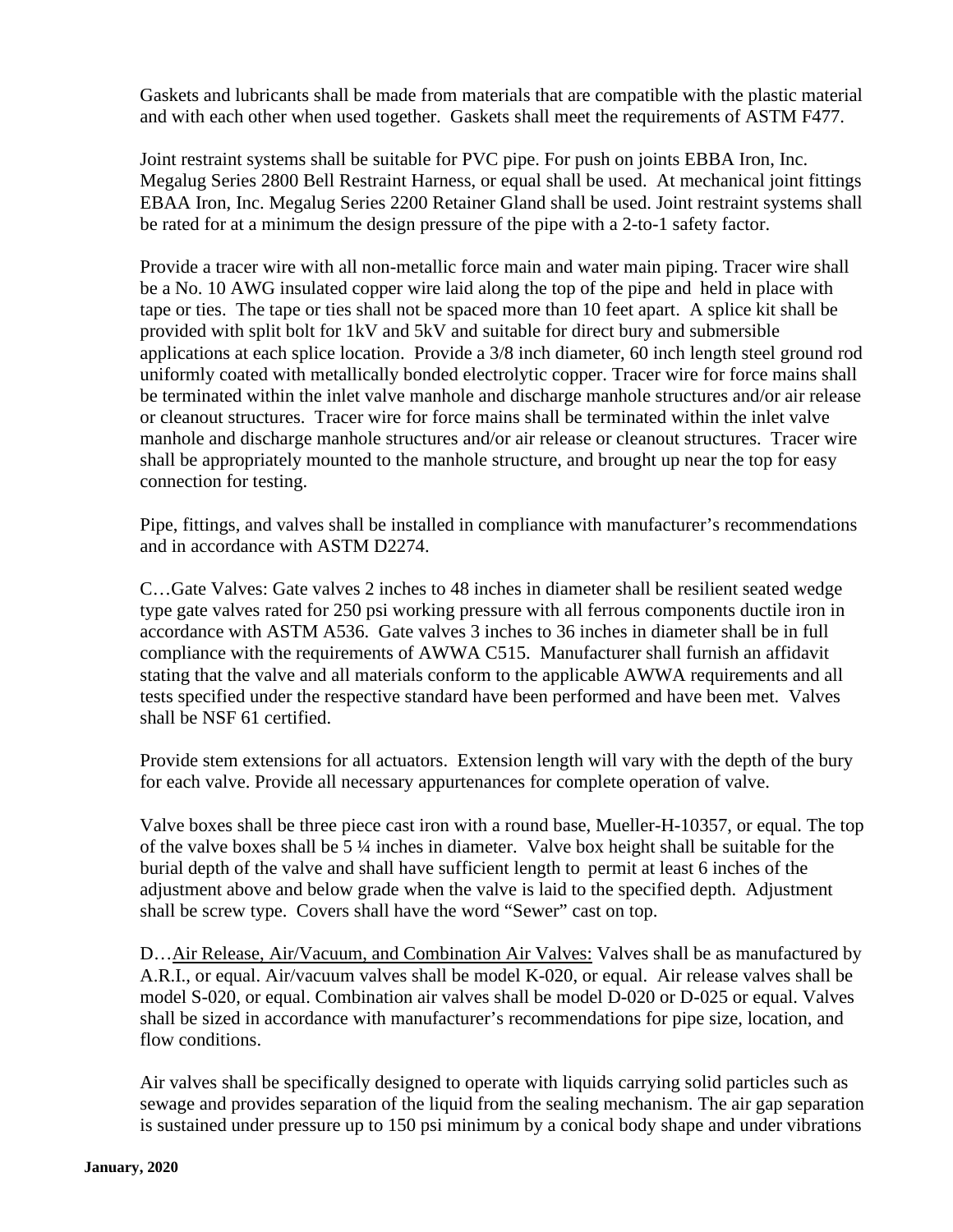by a spring loaded joint. Valves shall include a quick connect coupling for back flushing of components and a drainage outlet for easy removal of excess liquids.

3.07 Pump Control:

A…Level control shall be accomplished using a submersible pressure/level transducer and Allen Bradley MicroLogic 1400 PLC. In addition, float back-up controller and float switches shall be provided as a back-up system to the submersible transducer and programmable Logic controller. The float switch back-up circuitry shall be independent of the primary level control circuitry for redundancy. Provide two float switches with the following functions:

- High Level Alarm / Start Pumps
- Stop Pumps

B…Float switches shall be non-mercury type. Provide intrinsically-safe barrier relays on each float switch circuit.

C…The control panel shall follow the bill of material and panel layout per the Appendix sheets.

### 3.08 Motor Starters / Variable Frequency Drives:

A…Starter shall be NEMA-style, NEMA-rated for the application. Starters shall have replaceable contacts and solid-state type adjustable overloads that provide NEMA Class 10 protection for submersible pump motors.

B…Approved starter manufacturers:

- Siemens
- Square D Company
- Cutler Hammer

C…Where phase conversion equipment is needed to convert single-phase utility power to threephase power for pump motors, provide variable frequency drives (VFDs) that are rated for single-phase input voltage by the drive manufacturer. When VFD's are used, the control panel shall be located in an area that is not exposed to direct sunlight.

D…Approved VFD manufacturers:

- Mitsubishi
- Allen-Bradley "Power Flex"
- A-C Tech "SCF Series"

### 3.09 Permanent Standby Power – (When Required):

A…Engine-generator set shall be a diesel-powered unit with four-cycle industrial diesel engine, double-wall base fuel tank, weatherproof housing, silencer, battery, battery charger, alternator, control panel, silencer, and related equipment.

B…Size the engine-generator set for continuous duty at peak flow conditions. Provide fuel storage for 24 hours, minimum operation at continuous peak station flow. Engine generator shall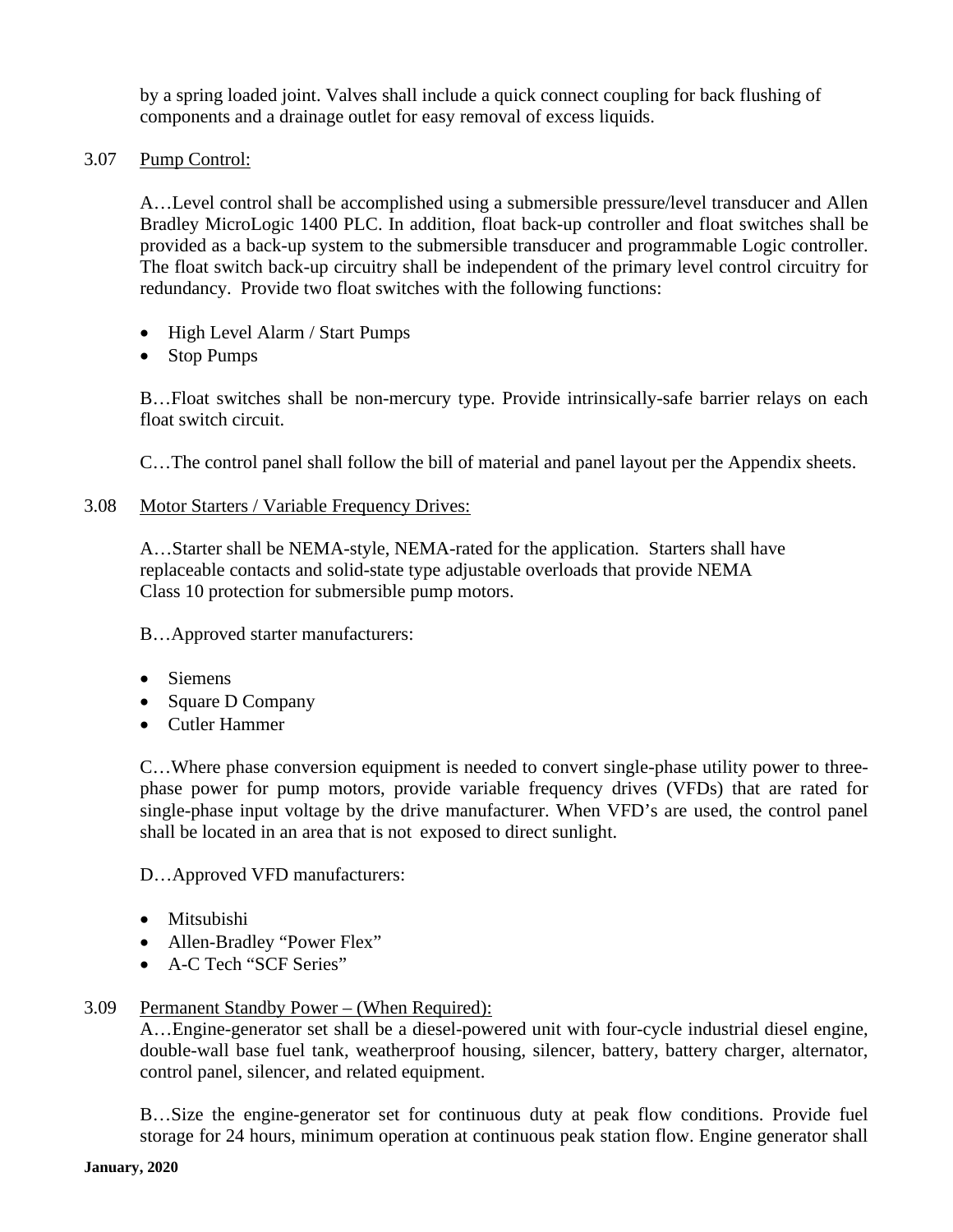be sized to allow starting and operating both pumps at a duplex lift station and all three pumps at a triplex lift station.

C…Locate the unit on the project site, and provide adequate sound abatement so that the installation complies with Minnesota Pollution Control Agency (MPCA) noise rules.

D…Provide automatic transfer switch in the pump control panel, so that the unit will automatically start and transfer upon loss of utility power, or upon abnormal supply voltage conditions. Acceptable manufacturers:

- Automatic Switch Company (ASCO)
- General Electric/Zenith

E…Provide generator with an "Emergency Stop" push button located inside the lockable housing. Do not provide a shutdown switch on the outside of the housing.

F…Acceptable permanent standby power generator manufacturers:

- Caterpillar
- Cummins / Onan

#### 3.10 Portable Standby Power – (If No Permanent Standby Power):

A…Provide Crouse-Hinds connector to match available connectors on the City's existing portable generator sets. Select connector ampacity to match the station service entrance amperage rating.

B…For stations where an existing connector exists, salvage and install the existing connector on the new pump control panel if the connector is of the required type.

C…Provide main and standby circuit breakers with the circuit breaker manufacturer's "walkingbeam interlock" to allow only one breaker to be closed at a time.

### 3.11 Control Panel:

A…Control panel enclosure shall be a NEMA Type 3R, constructed of Type 304 or Type 316 stainless steel of not less than 12 gauge thickness. The enclosure shall be low-profile, 2-door design, with stainless steel hinges, stainless steel 3-point latch, and stainless steel vault handle with padlock provisions. Control panel enclosure shall be free standing type with stainless steel supporting legs and skirting secured with stainless steel tamperproof hardware.

B…Size the enclosure to accept all electrical equipment without overcrowding, and in accordance with the UL 508 and UL698A requirements. The minimum panel size shall be 60" wide by 48" high with an 18" skirted area below panel.

C…The completed panel shall bear UL labels in accordance with Minnesota Board of Electricity requirements, UL 508 and applicable portions of UL698A and UL913.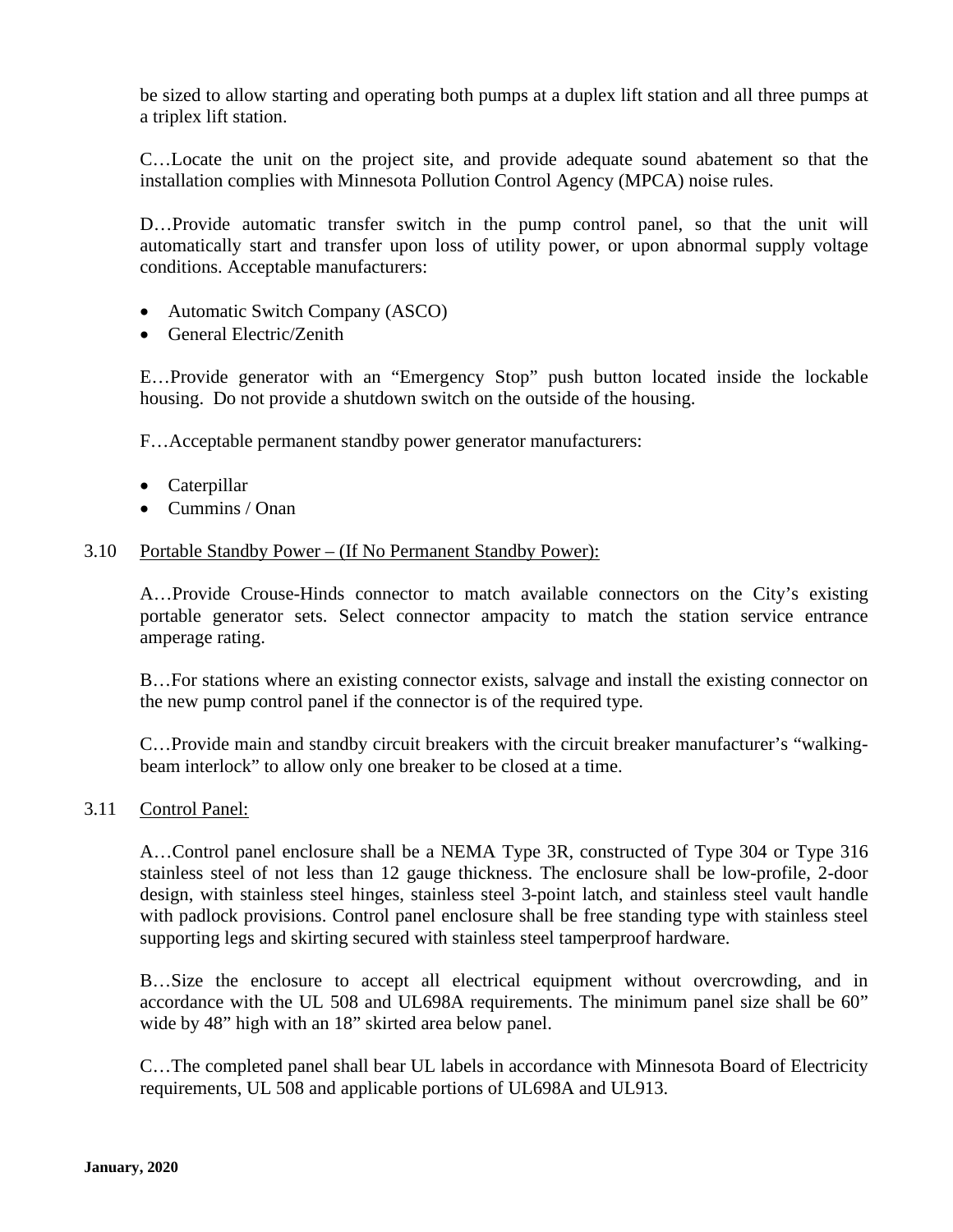D…Provide front-panel components as required by the equipment and as indicated on Sheet No. 5 located in Appendix A. The attached Sheet No. 5 shows the general control panel layout requirements.

E…All control devices including, but not limited to, selector switches, push button switches, and indicating lights, shall be of heavy duty, oil tight type, and push-to-test. The contacts shall meet NEMA rating designation A600.

### 3.12 Outside Communication:

A…Outside communication shall be through the City's SCADA system.

B…Provide 8" wide by 8" high by 10" deep unobstructed space within the pump control panel for installation of the Johnson/Data radio equipment by the equipment installer.

The City maintains a SCADA system at the Water Treatment Facility that monitors Alarms listed below:

- 1…Wet Well Level Sensor Fail
- 2…Wet Well High level
- 3…Wet Well Low Level
- 4…Backup High Level
- 5…Power Failure / Phase Failure
- 6…Pump No. 1 Motor Hot
- 7…Pump No. 1 Seal Failure
- 8…Pump No. 2 Motor Hot
- 9…Pump No. 2 Seal Failure
- 10…Pump No. 3 Motor Hot (if applicable)
- 11…Pump No. 3 Seal Failure (if applicable)
- 12…Cycle Too Long
- 13…Pump No. 1 Running
- 14…Pump No. 2 Running
- 15…Pump No. 3 Running (if applicable)
- 16…Control Panel Low Temperature Alarm
- 17…Control Panel High Temperature Alarm
- 18…Engine-Generator Running (if applicable)
- 19…Engine-Generator Alarm (if applicable).

### 3.13 Spare Parts:

A…A spare parts package shall be provided for each lift station. The spare parts package shall contain the following items:

- One set each, upper and lower seals.
- Spare fuses and lamps, consisting of a minimum of 10% spare each type used, or quantity (6) of each type used, which is greater.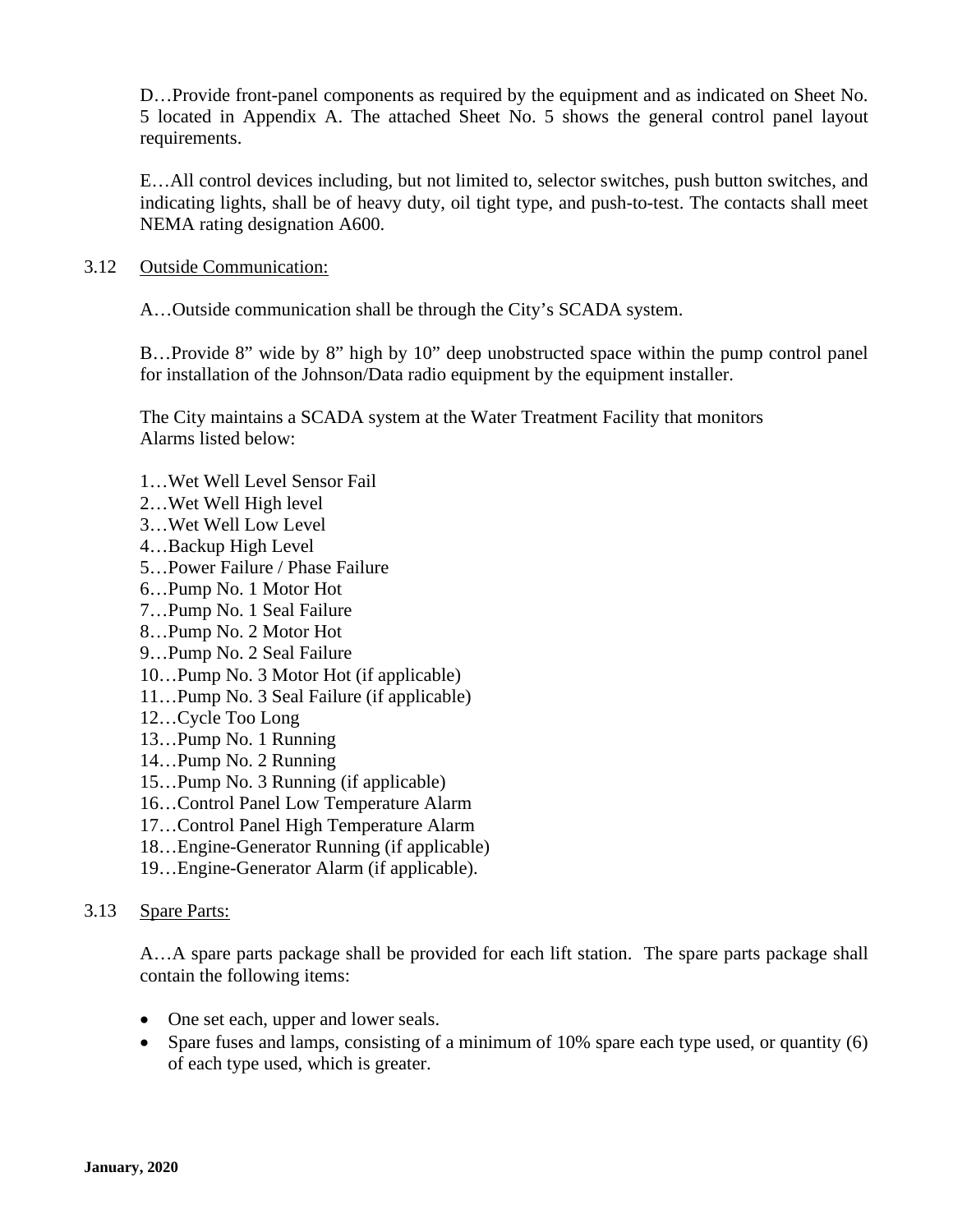### 3.14 Control Panel Supplier:

A…Several existing lift stations have been reconstructed using control panels from Quality Control & Integration, Inc. or approved equal. For consistency, ease of operations, and parts commonality, all new lift station control panels shall match the layout, appearance ad function of the existing Quality Control & Integration, Inc. panels.

B…Quality Control & Integration, Inc. contact person:

Quality Control & Integration, Inc. Attn: Mr. Bill Toennes 800 6th St NW New Prague, MN 56071 Phone (952) 758-9445

4.00 ELECTRICAL SERVICE OPTIONS: The pump station electrical requirements, available utility voltages, and standby power requirements must be identified prior to completing the lift station electrical design.

The City will contact the servicing electrical utility to determine which service voltages are available. Three-phase power is preferred to avoid the use of variable frequency drives as phase converters.

If there are utility charges to provide three-phase service, the City will obtain an estimate of the charges from the servicing utility and prepare a cost comparison between a three-phase installation and a single-phase installation.

Three-phase service voltage:

• 277/480VAC, three phase, four-wire, grounded-wye

Single phase voltage:

• 120/240VAC, single phase, three-wire, grounded center tap

For stations that require a connection for portable standby power, confirm the City's ability to provide standby power in the required capacity at the desired voltage, using the City's existing portable engine-generator sets.

Obtain information from the serving electric utility regarding available fault current at each service voltage. The entire lift station electrical system and control panel shall be designed to withstand the available fault current.

The final voltage selection shall be determined by City staff, based on a cost-benefit comparison of available operating voltages.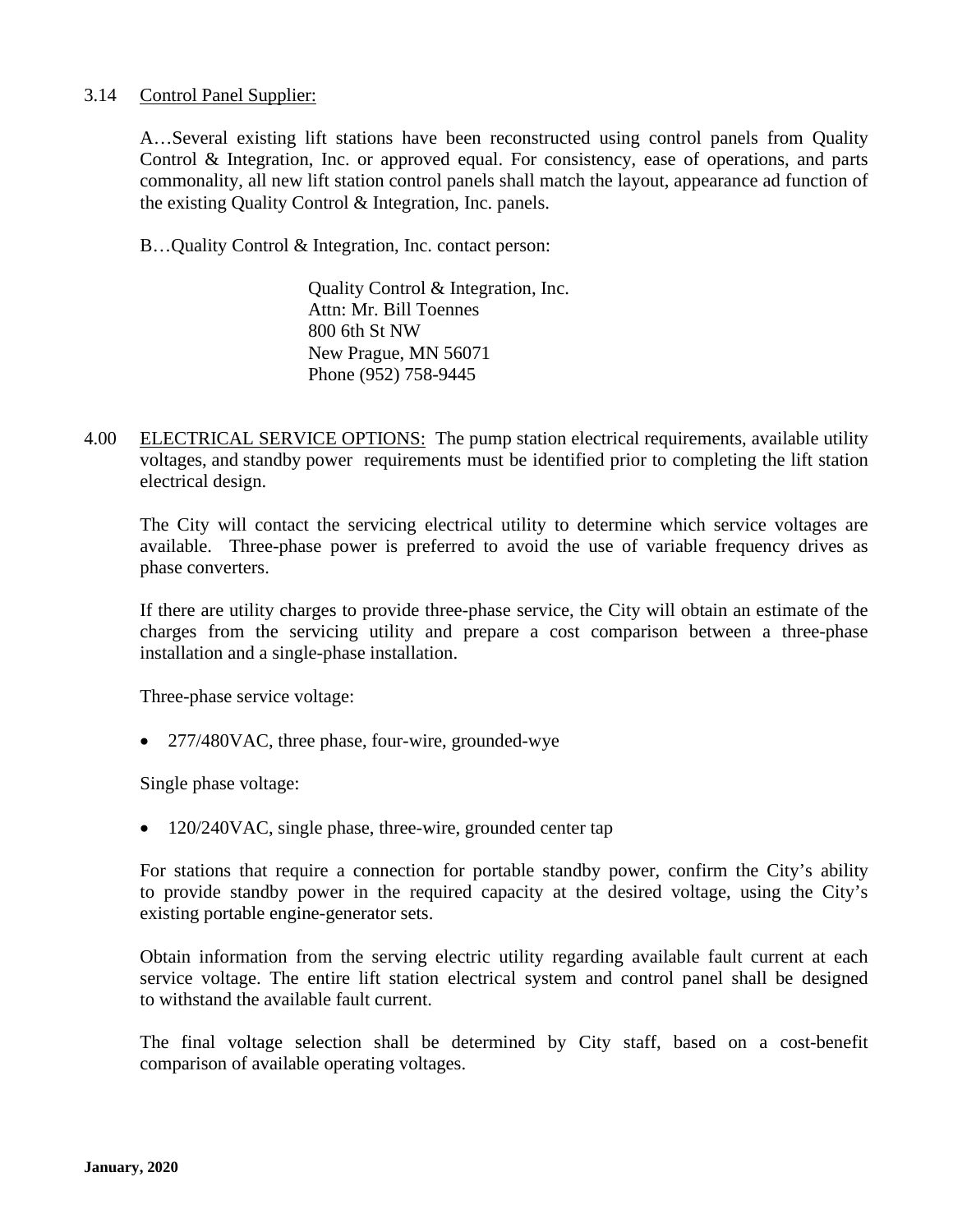5.00 LIFT STATION WARRANTY: The Contractor shall warrant Contractor supplied lift station components and Contractors work for twelve (12) months from final completion and written acceptance by the City of Lakeville.

#### 6.00 CONSTRUCTION AND CONSTRUCTION DOCUMENTATION:

6.01 Submittals:

A…Shop Drawings: Shop drawings shall be submitted for approval by the Engineer. Submit the following as a minimum for review:

- Detailed specifications, dimensions, and weights of pumps, hatches, valves, piping, manholes, and other appurtenances.
- Size and model number of pump and motor
- Factory-certified pump curves for the specific pump to be delivered
- Detailed electrical data
- Control drawings and data
- Typical installation guide
- Access hatch drawings
- Technical manuals
- Parts lists
- Operation and maintenance manuals and data.
- Printed warranty for pumps and appurtenant equipment.
- Motor performance chart including curves for torque, current, power factor, input/output kilowatts, and efficiency. Include data on starting and no load characteristics.
- Certified factory performance test curves for each pump provided shall be furnished and approved prior to shipment of the unit to the site. Test curves shall cover the full range of operation from shut off to maximum capacity including head capacity curve, horsepower curve, wire to water efficiency, shut off head, and recommended operating range. Factory testing of all pump equipment shall be made in accordance with the test code of the Hydraulic Institute Standards. Pumping equipment that fails to meet the specified requirements shall be replaced with pumping equipment that does not meet the specified requirements.

### 6.02 As-Built Documentation:

A…As-builts:

- Submit a complete set of drawings, documentation, and manufacturer's operation and maintenance instructions for the project. Construction record drawings shall be updated to show "as-built" conditions.
- Submit complete electrical schematics showing control panel "as-built" information including ladder logic.
- Submit complete instrumentation and control "as-built" information including ladder logic.